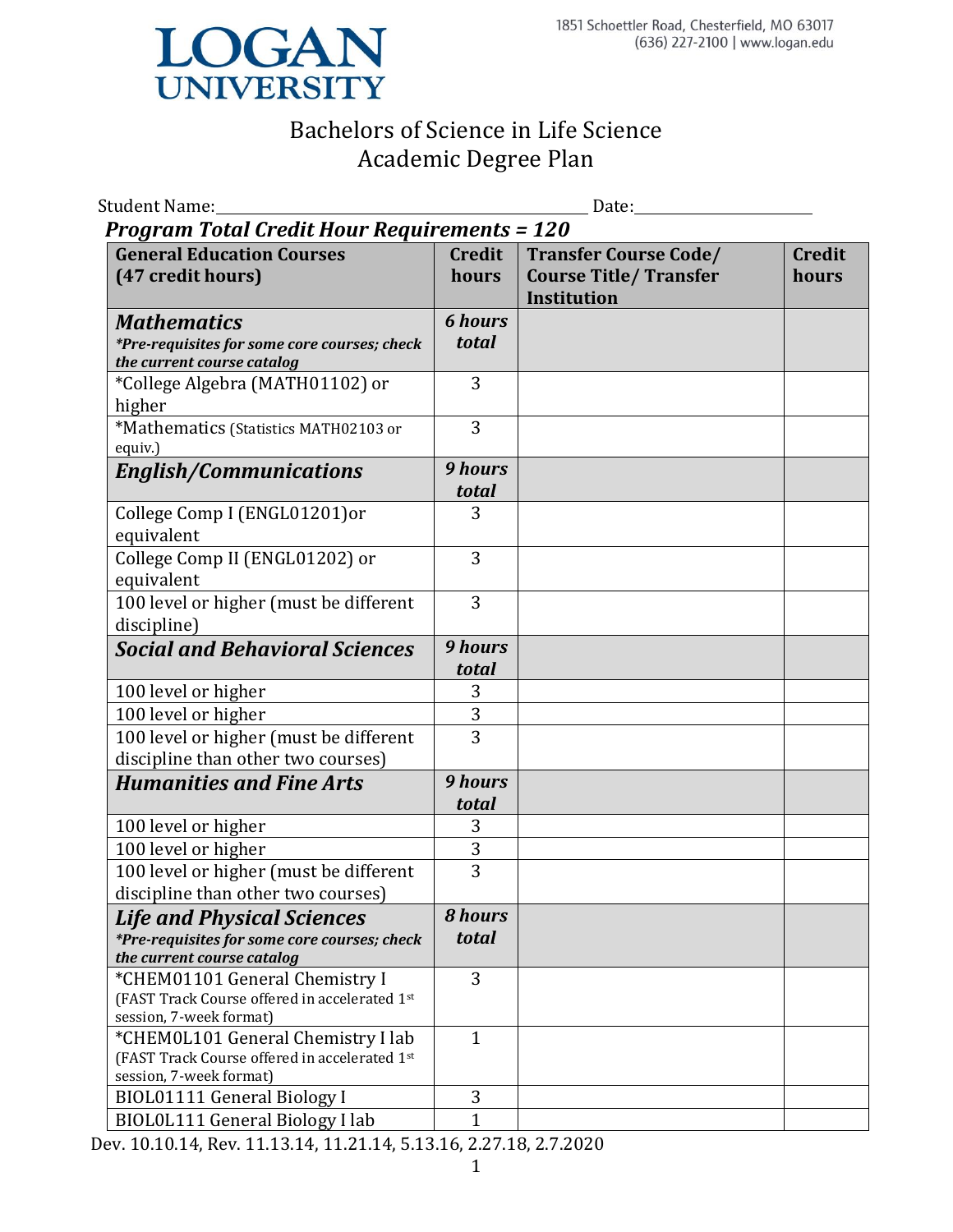

*\*Admissions into the Doctor of Chiropractic (DC) program is based on the completion of 90 credit hours. To reach the 90 credit hours, students may either take extra elective coursework through Logan, or as accepted transfer credit through another accredited institution. The additional 10 hours are included with the electives below for student and institutional tracking purposes for DC admissions.*

| <b>Electives</b>                                                                                   | <b>6</b> hours<br>total        |    |                 |
|----------------------------------------------------------------------------------------------------|--------------------------------|----|-----------------|
| Elective #1                                                                                        | 3                              |    |                 |
| Elective #2                                                                                        | 3                              |    |                 |
|                                                                                                    | <b>Total</b><br><b>Credits</b> | 47 |                 |
| Electives hours to meet DCP entrance<br>requirements<br>(NEED AT LEAST 10 ADDITIONAL CREDIT HOURS) | <b>Transfer Course Code</b>    |    | Credit<br>Hours |
| *Elective #3:                                                                                      |                                |    |                 |
| *Elective #4:                                                                                      |                                |    |                 |
| *Elective #5:                                                                                      |                                |    |                 |
| *Elective #6:                                                                                      |                                |    |                 |

| Integrated Health Courses (9 credit hours) |                      |       | Credit   Transfer Course Code/ | Credit |
|--------------------------------------------|----------------------|-------|--------------------------------|--------|
|                                            |                      | hours | <b>Course Title/ Transfer</b>  | hours  |
|                                            |                      |       | <b>Institution</b>             |        |
| HLTS 02101 Future Trends in Healthcare     |                      | 3     |                                |        |
| HLTS 02102 Cultural Awareness in           |                      |       |                                |        |
| Healthcare                                 |                      |       |                                |        |
| MEDT01101 Medical Terminology              |                      | 3     |                                |        |
|                                            | <b>Total Credits</b> | q     |                                |        |

### *Upper Division -College of Health Sciences (CoHS) Courses*

| Life Science Core Courses (64 credit                               |       | Credit   Transfer Course/ | Credit |
|--------------------------------------------------------------------|-------|---------------------------|--------|
| hours)                                                             | hours | Term & Year               | Hours  |
| ** must take pre-requisite course first                            |       |                           |        |
| **BIOL01112 General Biology II                                     |       |                           |        |
| **BIOLOL112 General Biology II Lab                                 |       |                           |        |
| ** CHEM01102 General Chemistry II                                  | 3     |                           |        |
| (FAST Track Course offered in accelerated 2 <sup>nd</sup> session, |       |                           |        |
| 7-week format)                                                     |       |                           |        |
| ** CHEMOL102 General Chemistry II lab                              |       |                           |        |
| (FAST Track Course offered in accelerated 2 <sup>nd</sup> session, |       |                           |        |
| 7-week format)                                                     |       |                           |        |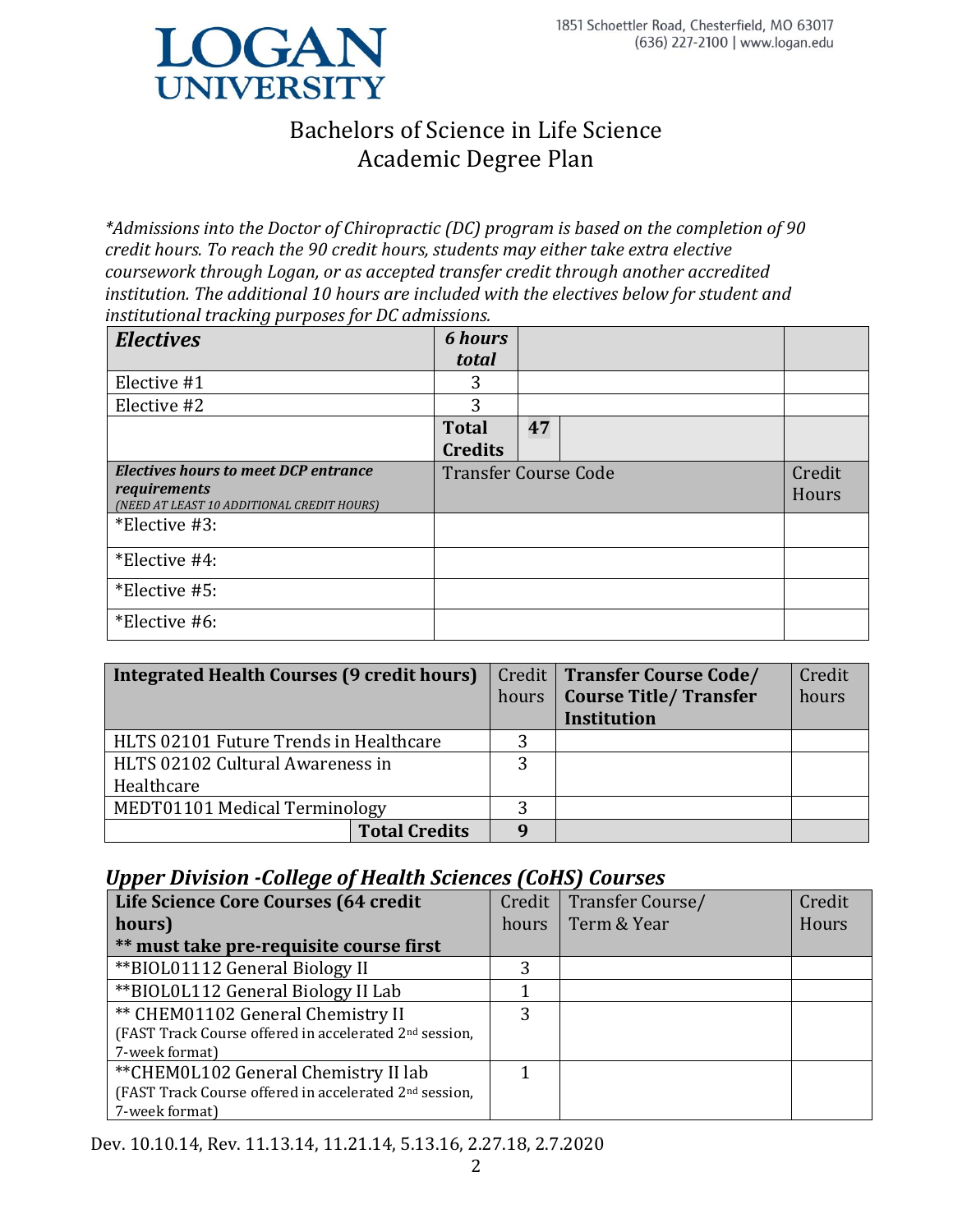

| ** CHEM02201 Organic Chemistry I                                   | 3            |  |
|--------------------------------------------------------------------|--------------|--|
| (FAST Track Course offered in accelerated 2 <sup>nd</sup> session, |              |  |
| 7-week format)                                                     |              |  |
| ** CHEMOL201 Organic Chemistry I                                   | $\mathbf{1}$ |  |
| Lab                                                                |              |  |
| (FAST Track Course offered in accelerated 1 <sup>st</sup> session, |              |  |
| 7-week format)                                                     |              |  |
| **CHEM02202 Organic Chemistry II                                   | 3            |  |
| (FAST Track Course offered in accelerated 2 <sup>nd</sup> session, |              |  |
| 7-week format)                                                     |              |  |
| **CHEM0L202 Organic Chemistry II lab                               | 1            |  |
| (FAST Track Course offered in accelerated 2 <sup>nd</sup> session, |              |  |
| 7-week format)                                                     |              |  |
| PHYS01101 Physics I                                                | 3            |  |
| (FAST Track Course offered in accelerated 1st session,             |              |  |
| 7-week format)                                                     |              |  |
| PHYSOL101 Physics I Lab                                            | $\mathbf{1}$ |  |
| (FAST Track Course offered in accelerated 1st session,             |              |  |
| 7-week format)                                                     |              |  |
| ** PHYS01102 Physics II                                            | 3            |  |
| (FAST Track Course offered in accelerated 2 <sup>nd</sup> session, |              |  |
| 7-week format)                                                     |              |  |
| **PHYS0L102 Physics II Lab                                         | $\mathbf{1}$ |  |
| (FAST Track Course offered in accelerated 2 <sup>nd</sup> session, |              |  |
| 7-week format)                                                     |              |  |
| <b>Total Credits</b>                                               | 24           |  |

#### [ACADEMIC CATALOG REFERENCE](https://www.logan.edu/wp-content/uploads/2020/01/2019-2020-Student-Handbook-and-Academic-Catalog.pdf)

Students complete their first three years of their bachelor's degree coursework taking undergraduate courses and finish their undergraduate degree program through designated courses within the first year of their Doctor of Chiropractic degree program. This reduces the time students need to complete their degrees and saves tuition on the final year of their undergraduate program, thus reducing their overall cost of education.

Students enrolled in the Bachelor of Life Science degree program must have a 3.0 cumulative grade point average before beginning courses in the Doctor of Chiropractic (DC) program.

Students who have a cumulative grade point average higher than 2.75 but less than 3.0 at the time their Doctor of Chiropractic courses are scheduled to commence may be admitted through the Alternate Admission Track Program (AATP).

Students with a cumulative grade point average below a 2.75 do not meet the admission requirements of the DC program may consider changing their major to Human Biology (see the requirements for Bachelor of Science – Human Biology). Students with a cumulative grade point average below a 2.0 may be academically dismissed from Logan University.

### **Upper Division (First 3 Trimester Courses) - College of Chiropractic (CoC) Program**

| Grada Anatomy I Lecture (embryo included)<br>ANAT |  |
|---------------------------------------------------|--|
| ANAT1L101 Anatomy '<br>ىab                        |  |